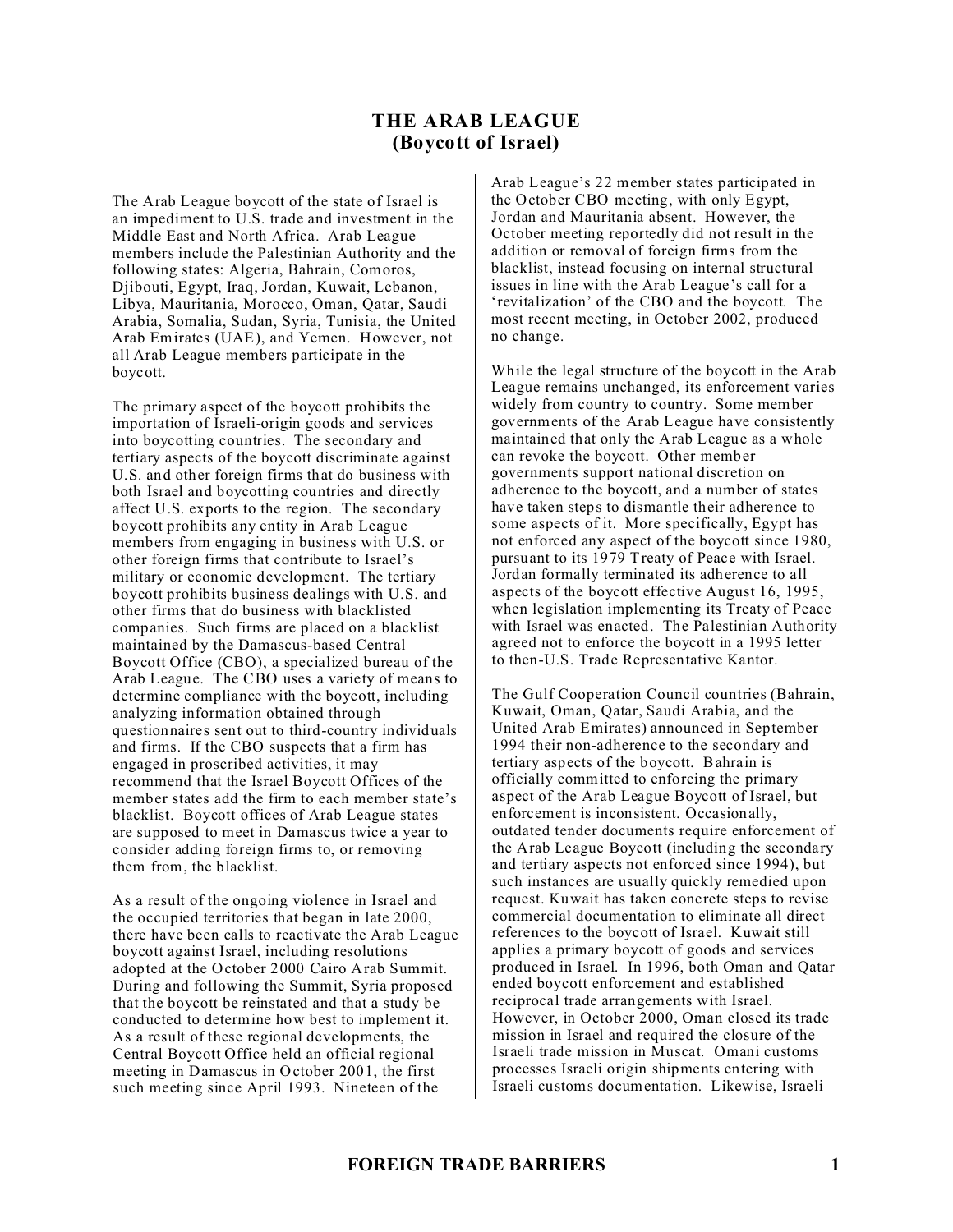## **THE ARAB LEAGUE (Boycott of Israel)**

immigration stamps in third country passports are not an issue. Telecommunications links and mail flow normally. However, Omani firms have shied from carrying any identifiably Israeli consumer products. Qatar does not practice the Arab Boycott, but some government documents still include outdated boycott language. Saudi Arabia enforces only the primary level of the Arab League boycott on Israeli products. If a foreign company is found to have imported an Israelimade product, or a product with even minimal Israeli content, the Saudis will ban that company from exporting to the Kingdom. Usual practice has been that the Saudi government will remove its ban after the company agrees to stop shipping further Israeli products. In 2002, according to press reports, Saudi Arabia banned five American companies for violating the primary boycott. While the UAE no longer enforces the secondary and tertiary aspects of the boycott, occasional government contracts continue to contain pro forma provisions requiring a contractual obligation to 'observe all regulations and instructions enforced from time to time by the League of Arab States regarding the boycott of Israel especially those related to blacklisted companies, ships, and persons.' Indeed, in a recent case, involving a delayed high-profile contract between an American firm and a local government agency, UAE government authorities instructed the Abu Dhabi Emirate, in writing, to exempt the U.S. firm from the provisions of the boycott clause.

In the run-up to the November 2000 Summit of the Organization of Islamic Conferences (OIC), Oman, Morocco, and Tunisia closed their Israeli trade offices or missions to protest the Israeli response to the Palestinian intifada that began in September. There have also been grass-roots campaigns in some Arab countries to boycott U.S. companies and products to protest the U.S. response to Israeli actions during the intifada. In Tunisia these campaigns are generally led by labor unions who distribute lists of U.S. products to boycott. These lists are frequently published in opposition newspaper, but not in official government publications. There has been no indication of official government support for these campaigns, and the impact appears to have been limited and temporary.

Other Arab League members that have stopped enforcing the boycott include: Mauritania, Morocco, and Tunisia, which have recognized

Israel through establishment of limited diplomatic relations; Yemen, which formally renounced observance of the secondary and tertiary aspects of the boycott in 1995; and Algeria, which still adheres in principle but not in practice to the boycott. In Lebanon, the primary boycott is generally enforced, but Lebanese officials selectively enforce the secondary and tertiary boycotts. Djibouti does not currently enforce any aspects of the boycott, and there are no known restrictions on commerce with Israel. For example, in the local import codification manual used by customs officials, Israel is given an import code number just like every other country, and the comment section does not mention a boycott. While Djibouti certainly has very little direct trade with Israel, it is probable that some cargo transiting the seaport originated or passed through Israel. However, no problems have ever been reported concerning the boycott. Although the Djiboutian government supports the Palestinians, and has recently made great efforts to identify with other Arab causes, there has, so far, never been any mention of the boycott.

While the boycott is no longer a significant issue in most Arab League countries, it remains a substantive impediment to doing business in those countries which still rigidly impose its terms. In this respect, Syria continues to be the strictest adherent of the primary and secondary boycotts. Although it allows goods to be imported with a positive, rather than negative, country of origin certificate, Syria strictly monitors and controls entry into its ports by ships that have made calls in Israel. Syria often requires certifications of commercial activity in Israel by companies seeking to register trademarks or acquire import licenses; anecdotal information suggests that enforcement of this requirement may have increased in 2001, partly as a result of accusations of Israel related business activity made by local representatives of foreign firms who seek to disadvantage their rivals. Syria maintains its own blacklist of firms for the boycott, separate from the outdated Arab League Boycott Office list. However, even Syria has restrained and limited its enforcement of the tertiary boycott. Along with reports of increased issuances by the Syrian government of Boycott related questionnaires to foreign firms during 2001, several U.S. and other Western firms were reportedly removed from Syria's own blacklist.